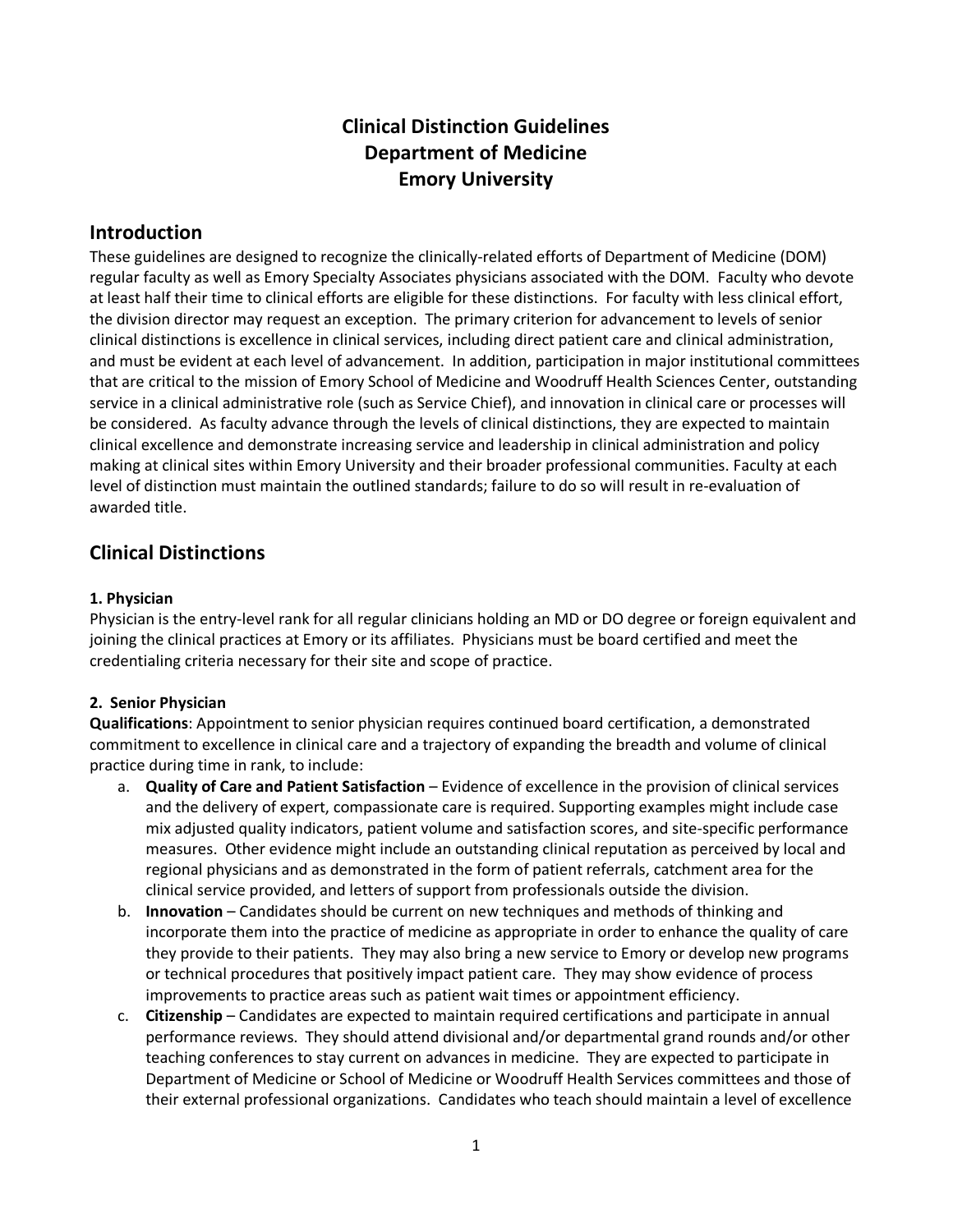in teaching and mentoring as judged by trainee evaluations and optionally by letters of support from past trainees. Preparation and delivery of patient education materials on disease management and the maintenance of good health will also be considered. Positive feedback from non-physicians will also be taken into account as evidence of citizenship.

d. **Administration** – Candidates may be recognized for their administrative contributions to the delivery of care. They may demonstrate a positive impact on their clinical practice, including areas such as financial viability, scope of services, quality of care, program expansion, accessibility, patient satisfaction, and other areas

**Minimum Time in Service:** Qualified faculty may be proposed for distinction as Senior Physician after four years of academic clinical service as of September 1<sup>st</sup> of the calendar year in which the distinction would take effect. This distinction may be considered prior to four years in service in rare and exceptional circumstances.

### **3. Distinguished Physician**

**Qualifications**: Appointment to Distinguished Physician requires continued board certification and demonstration of outstanding clinical care and leadership in clinical mission critical areas. Candidates should be acknowledged for their expertise as a physician and/or clinical administrator at Emory and potentially regionally as well. Candidates should actively participate in and/or lead Department of Medicine as well as School of Medicine or Woodruff Health Services committees. In addition to the criteria for Senior Physicians, Distinguished Physicians are expected to have outstanding patient satisfaction surveys and demonstrate achievement in the following:

- a. **Quality of Care and Patient Satisfaction** Evidence of the provision of outstanding clinical care and acknowledgement of clinical reputation is essential. Reputation among School of Medicine or Woodruff Health Services colleagues and beyond may be demonstrated by invited clinical care presentations, patient care honors, referrals and consultation requests for challenging cases. Increased case volume, while maintaining loyal patients, is an indicator of growing referral base and catchment area. Evidence of regional reputation for outstanding clinical care includes patient referrals and/or recognition of analytical and diagnostic skills.
- b. **Innovation** Candidates are expected to integrate new approaches in the field into clinical practice. Innovation may be exhibited through newly developed models of care that have been successfully implemented or have the potential for successful implementation. Additional evidence of innovation may include related patent and patient care process improvements.
- c. **Citizenship** Candidates are expected to expand their participation/leadership in clinical mission critical areas of the Department of Medicine and School of Medicine or Woodruff Health Sciences activities, e.g., high level committees or working groups. Participation and leadership in external professional organizations as well as clinical lectureship invitations will be recognized as important contributions. Candidates who teach are expected to demonstrate high quality in teaching and mentoring of students, house staff, fellows or other health professionals, as assessed by trainee evaluations and optionally by letters of support from past trainees. Teaching awards are evidence of outstanding contributions in this area. Community oriented educational activities will also be recognized.
- d. **Administration** Candidates may be recognized for their administrative contributions to care delivery. Wide-ranging success in developing innovative changes at the section level that positively impact quality of care, scope of services, patient satisfaction and accessibility as well as other related areas will be acknowledged.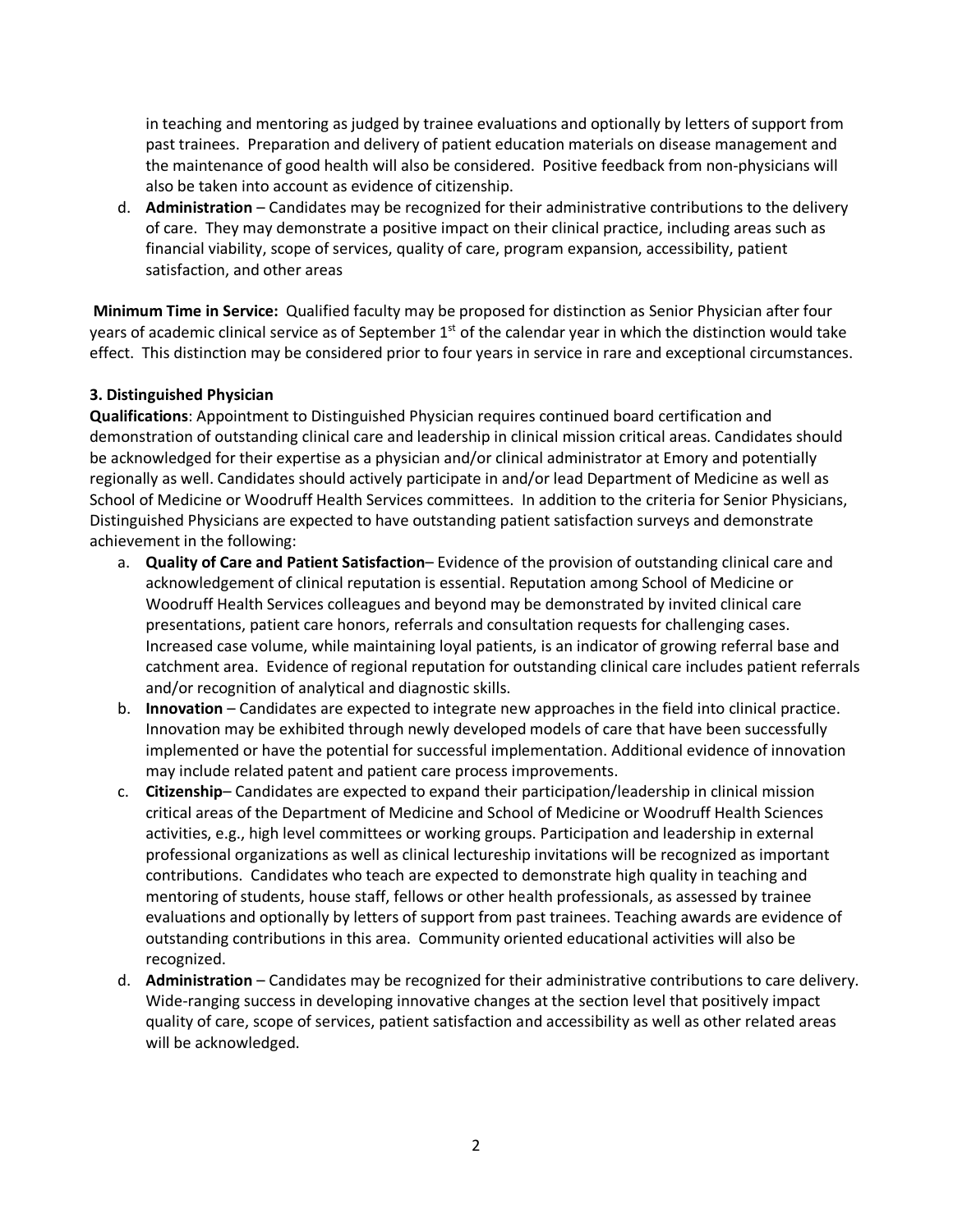**Minimum Time in Service:** Qualified faculty may be proposed for distinction as Distinguished Physician after eight years of academic clinical service as of September  $1<sup>st</sup>$  of the calendar year in which the distinction would take effect.. This distinction may be considered prior to eight years in rank in rare and exceptional circumstances.

#### **4. Master Clinician**

**Qualifications**: Designation as Master Clinician will be limited to proven clinical leaders with records of exemplary and exceptional performance in their clinical roles. In addition to the criteria for Distinguished Physicians, candidates will be recognized at least at regional levels for contributions to the department or clinical unit and delivery of clinical care. Such recognition may include regional or national committees or selection to advisory boards based on clinical expertise. This rank will be reserved for approximately the top 10% of care providers in the Department.

a. **Quality of Care and Patient Satisfaction** – Candidates will be widely regarded as exemplary master clinicians. They should be acknowledged and sought after as clinical experts in their respective specialties at least at the regional level. Inclusion of other physicians or their family members as patients, referrals from other departmental physicians, or special acknowledgment by trainees of a candidate's clinical skills are indicative of the high regard which colleagues have for a Master Clinician. Innovative patient care delivery models, either individually or at a practice level will be recognized. Candidates should be identified as a resource for providing outstanding patient care and setting standards of care practice in their areas of expertise at a national level.

Physician candidates will be expected to elicit an exemplary level of patient satisfaction as measured by indicators including, but not limited to, patient satisfaction surveys and the length of time patients choose to remain in the candidate's practice. Call center data indicating a high demand for the candidate's services may also be considered.

- b. **Innovation** Candidates will demonstrate leadership in practice optimization, incorporating the latest standards and procedures into the provision of exemplary clinical services. Candidates may be acknowledged for fostering the development of innovative care delivery models, new techniques or devices that lead to increased referrals to Emory or its affiliates.
- c. **Citizenship**  Candidates are expected to lead mission critical areas in the organization and to play significant roles on committees in the Department of Medicine, School of Medicine and Woodruff Health Sciences Center and beyond. It is expected that candidates actively participate in professional societies and serve on committees and/or in leadership positions in those societies. Candidates with a successful record of educating and mentoring young colleagues and trainees will be recognized. A record of teaching as well as teaching awards can be cited as evidence of excellence in this area. Participation in seminars and educational programs at regional, national and international levels, can demonstrate broad recognition of one's role as a clinician and teacher. Providing patient education through lectures at community centers or in other settings is expected. Educational services willingly volunteered at community venues and other similar settings will be considered.
- d. **Administration** Candidates may be evaluated on the basis of their significant administrative contributions at the highest levels of the organization. Wide-ranging success in developing and implementing innovative changes for multiple sites that have a positive impact on quality of care, scope of services, accessibility, patient satisfaction, financial and program viability and other areas will be considered.

**Minimum Time in Service:** Qualified faculty may be proposed for distinction as Master Clinician after 12 years of service. This distinction may be considered prior to 12 years in rare and exceptional circumstances.